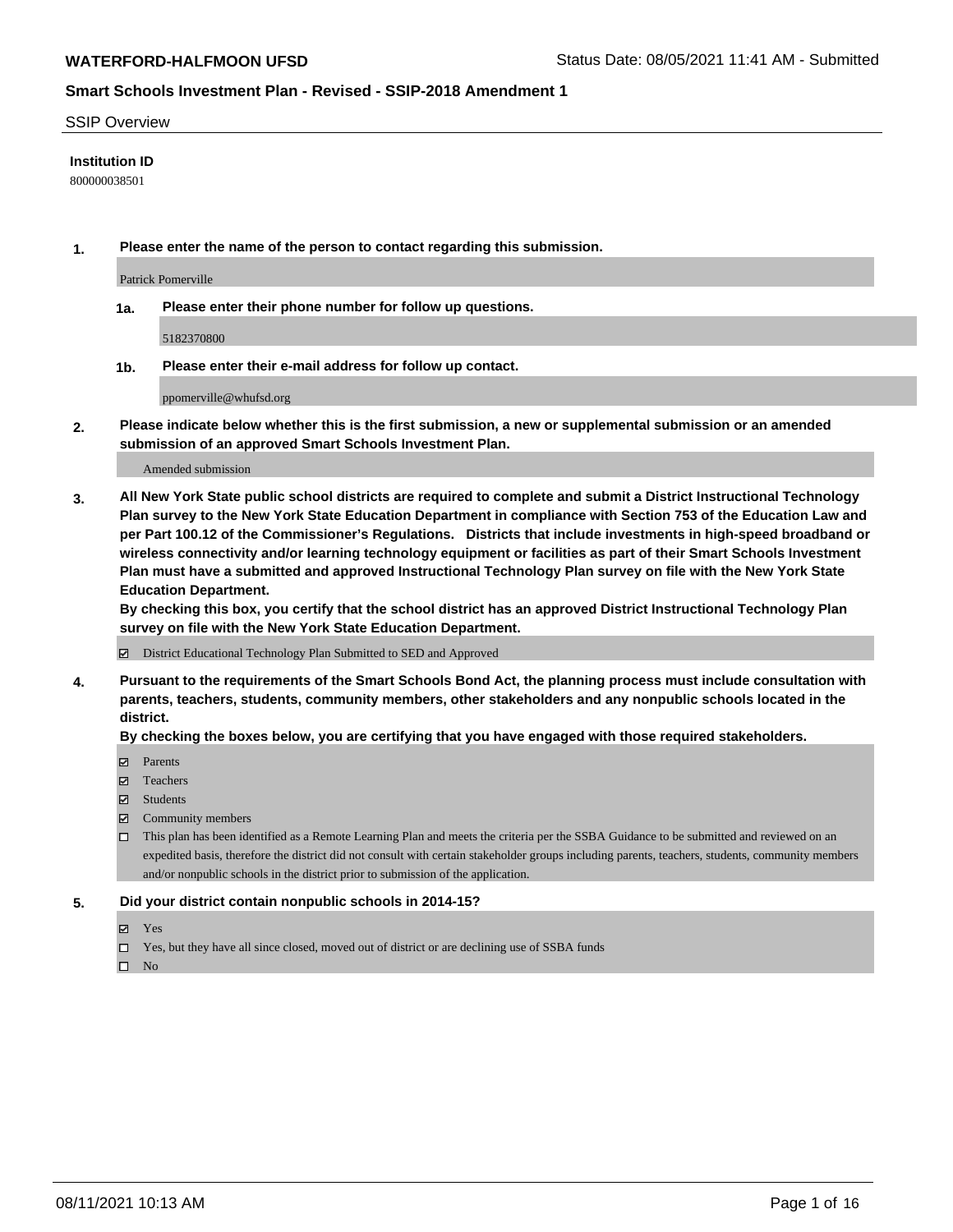#### SSIP Overview

**6. Certify that the following required steps have taken place by checking the boxes below:**

- The district developed and the school board approved a preliminary Smart Schools Investment Plan.
- The preliminary plan was posted on the district website for at least 30 days. The district included an address to which any written comments on the plan should be sent.
- The school board conducted a hearing that enabled stakeholders to respond to the preliminary plan. This hearing may have occured as part of a normal Board meeting, but adequate notice of the event must have been provided through local media and the district website for at least two weeks prior to the meeting.
- The district prepared a final plan for school board approval and such plan has been approved by the school board.
- $\boxtimes$  The final proposed plan that has been submitted has been posted on the district's website.
- This Plan has been identified as a Remote Learning Plan and meets the criteria per the SSBA Guidance to be submitted and reviewed on an expedited basis, therefore this plan has not met certain stakeholder engagement requirements including, consulting with nonpublic schools in advance of plan submission, having the school board conduct a hearing on the plan and/or posting the plan to the district website for a minimum of 30 days. This district will post the Remote Learning Plan to the district's website upon submission of the application.
- **6a. Please upload the proposed Smart Schools Investment Plan (SSIP) that was posted on the district's website, along with any supporting materials. Note that this should be different than your recently submitted Educational Technology Survey. The Final SSIP, as approved by the School Board, should also be posted on the website and remain there during the course of the projects contained therein.**

SSIP Amendment 1.pdf

**6b. Enter the webpage address where the final Smart Schools Investment Plan is posted. The Plan should remain posted for the life of the included projects.**

http://www.whufsd.org/cms/One.aspx?portalId=241314&pageId=32152554

**7. Please enter an estimate of the total number of students and staff that will benefit from this Smart Schools Investment Plan based on the cumulative projects submitted to date.**

1,000

**8. An LEA/School District may partner with one or more other LEA/School Districts to form a consortium to pool Smart Schools Bond Act funds for a project that meets all other Smart School Bond Act requirements. Each school district participating in the consortium will need to file an approved Smart Schools Investment Plan for the project and submit a signed Memorandum of Understanding that sets forth the details of the consortium including the roles of each respective district.**

 $\Box$  The district plans to participate in a consortium to partner with other school district(s) to implement a Smart Schools project.

**9. Please enter the name and 6-digit SED Code for each LEA/School District participating in the Consortium.**

| <b>Partner LEA/District</b> | <b>ISED BEDS Code</b> |
|-----------------------------|-----------------------|
| (No Response)               | (No Response)         |

**10. Please upload a signed Memorandum of Understanding with all of the participating Consortium partners.**

(No Response)

**11. Your district's Smart Schools Bond Act Allocation is:**

\$581,040

**12. Final 2014-15 BEDS Enrollment to calculate Nonpublic Sharing Requirement**

|            | <b>Public Enrollment</b> | l Nonpublic Enrollment | Total Enrollment | l Nonpublic Percentage |
|------------|--------------------------|------------------------|------------------|------------------------|
| Enrollment | 803                      | 184                    | 987.00           | 18.64                  |

**13. This table compares each category budget total, as entered in that category's page, to the total expenditures listed in the category's expenditure table. Any discrepancies between the two must be resolved before submission.**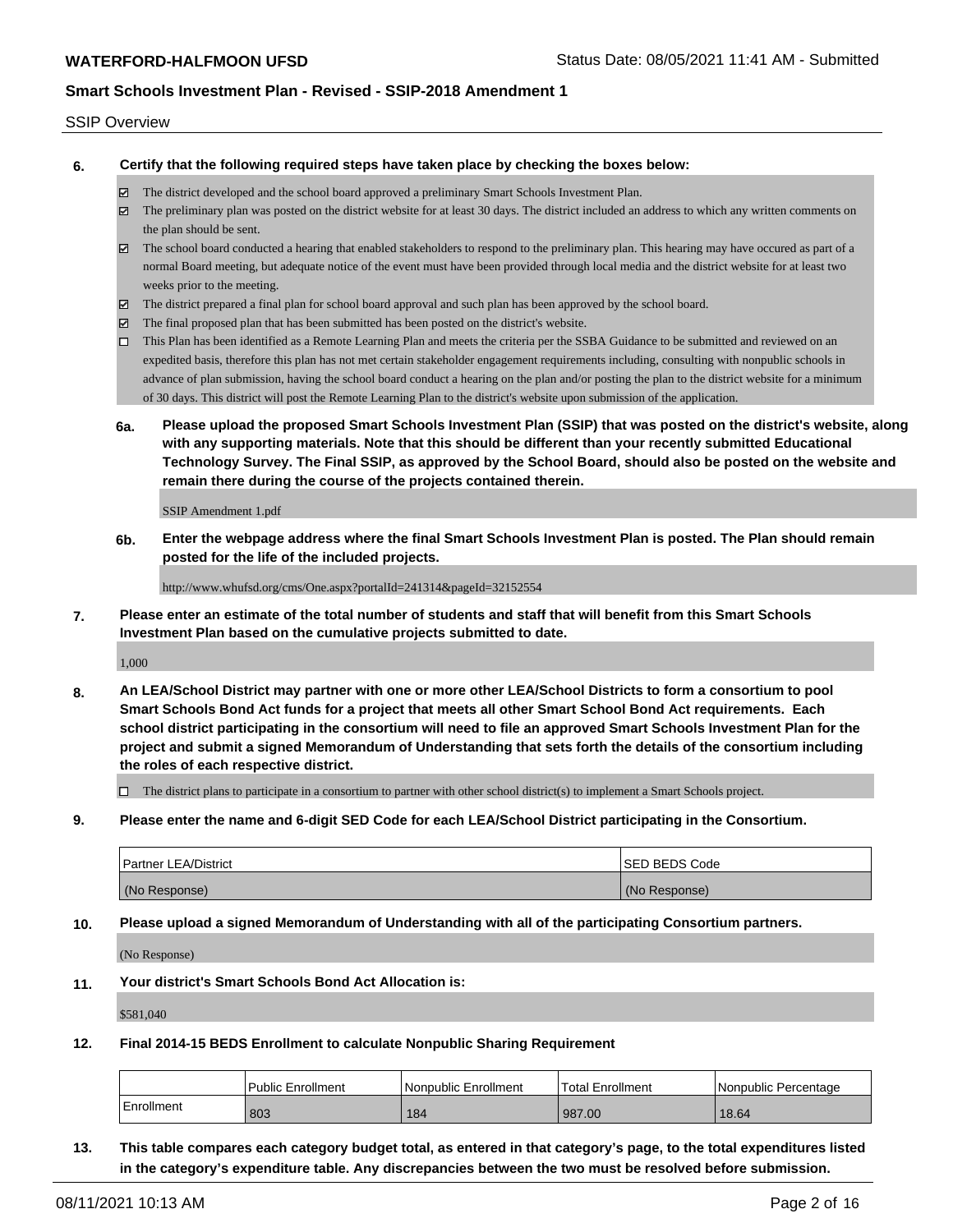# SSIP Overview

|                                                 | <b>Sub-Allocations</b> | <b>Expenditure Totals</b> | Difference |
|-------------------------------------------------|------------------------|---------------------------|------------|
| <b>School Connectivity</b>                      | 98,000.00              | 98,000.00                 | 0.00       |
| <b>Connectivity Projects for</b><br>Communities | 0.00                   | 0.00                      | 0.00       |
| Classroom Technology                            | 111,556.00             | 111,556.00                | 0.00       |
| Pre-Kindergarten Classrooms                     | 0.00                   | 0.00                      | 0.00       |
| Replace Transportable<br>Classrooms             | 0.00                   | 0.00                      | 0.00       |
| <b>High-Tech Security Features</b>              | 0.00                   | 0.00                      | 0.00       |
| Nonpublic Loan                                  | 16,671.29              | 16,671.29                 | 0.00       |
| Totals:                                         | 226,227                | 226,227                   | 0          |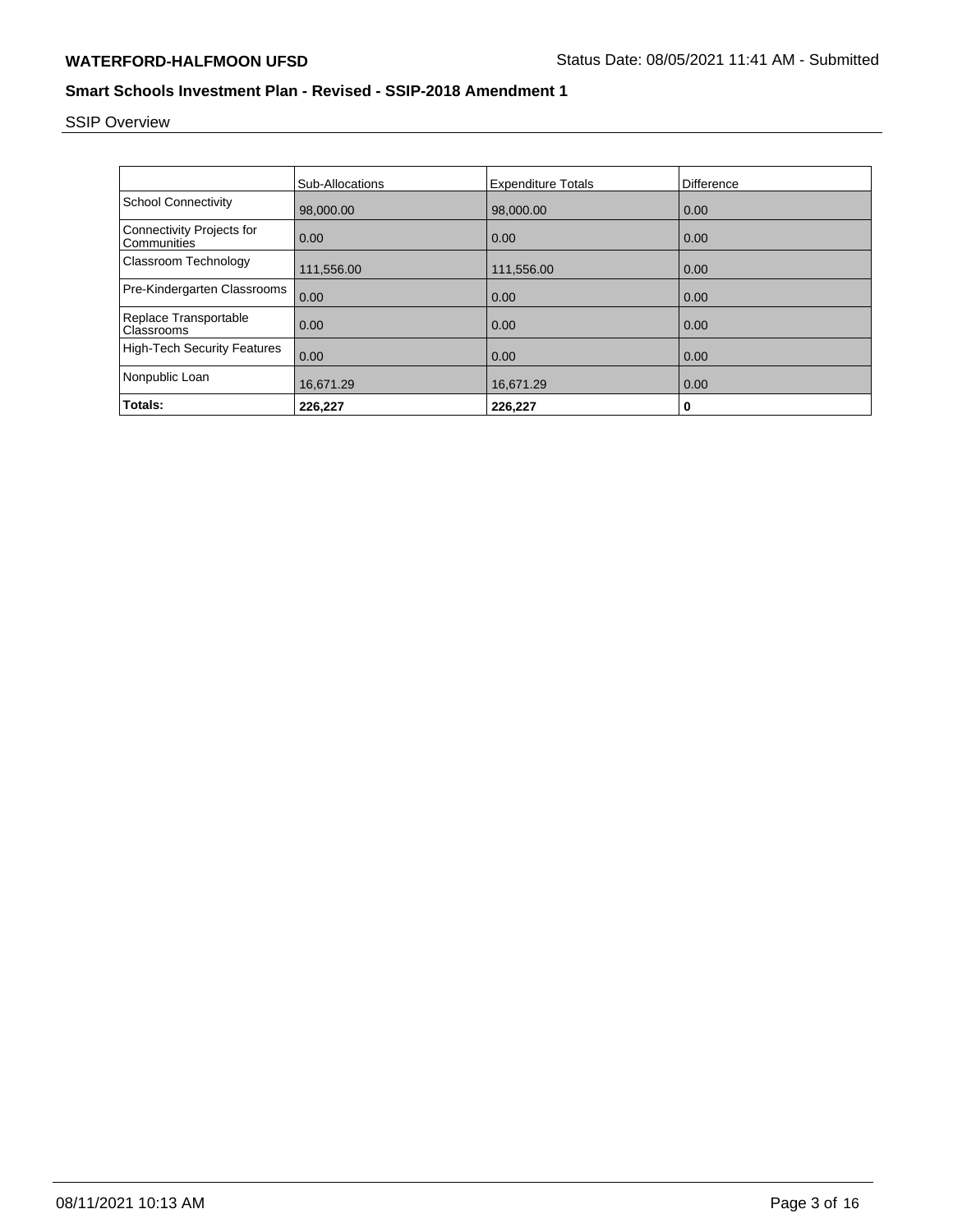School Connectivity

- **1. In order for students and faculty to receive the maximum benefit from the technology made available under the Smart Schools Bond Act, their school buildings must possess sufficient connectivity infrastructure to ensure that devices can be used during the school day. Smart Schools Investment Plans must demonstrate that:**
	- **• sufficient infrastructure that meets the Federal Communications Commission's 100 Mbps per 1,000 students standard currently exists in the buildings where new devices will be deployed, or**
	- **• is a planned use of a portion of Smart Schools Bond Act funds, or**
	- **• is under development through another funding source.**

**Smart Schools Bond Act funds used for technology infrastructure or classroom technology investments must increase the number of school buildings that meet or exceed the minimum speed standard of 100 Mbps per 1,000 students and staff within 12 months. This standard may be met on either a contracted 24/7 firm service or a "burstable" capability. If the standard is met under the burstable criteria, it must be:**

**1. Specifically codified in a service contract with a provider, and**

**2. Guaranteed to be available to all students and devices as needed, particularly during periods of high demand, such as computer-based testing (CBT) periods.**

**Please describe how your district already meets or is planning to meet this standard within 12 months of plan submission.**

(No Response)

**1a. If a district believes that it will be impossible to meet this standard within 12 months, it may apply for a waiver of this requirement, as described on the Smart Schools website. The waiver must be filed and approved by SED prior to submitting this survey.**

 $\Box$  By checking this box, you are certifying that the school district has an approved waiver of this requirement on file with the New York State Education Department.

**2. Connectivity Speed Calculator (Required). If the district currently meets the required speed, enter "Currently Met" in the last box: Expected Date When Required Speed Will be Met.**

|                  | l Number of     | Required Speed | Current Speed in | Expected Speed  | Expected Date                        |
|------------------|-----------------|----------------|------------------|-----------------|--------------------------------------|
|                  | <b>Students</b> | lin Mbps       | l Mbps           | Ito be Attained | When Required                        |
|                  |                 |                |                  |                 | Within 12 Months   Speed Will be Met |
| Calculated Speed | (No Response)   | 0.00           | (No Response)    | l (No Response) | (No Response)                        |

**3. Describe how you intend to use Smart Schools Bond Act funds for high-speed broadband and/or wireless connectivity projects in school buildings.**

We will be running new CAT 6 cabling from our data closets to the classrooms receiving new interactive panels.

**4. Describe the linkage between the district's District Instructional Technology Plan and how the proposed projects will improve teaching and learning. (There should be a link between your response to this question and your responses to Question 1 in Section IV - NYSED Initiatives Alignment: "Explain how the district use of instructional technology will serve as a part of a comprehensive and sustained effort to support rigorous academic standards attainment and performance improvement for students."** 

**Your answer should also align with your answers to the questions in Section II - Strategic Technology Planning and the associated Action Steps in Section III - Action Plan.)**

(No Response)

**5. If the district wishes to have students and staff access the Internet from wireless devices within the school building, or in close proximity to it, it must first ensure that it has a robust Wi-Fi network in place that has sufficient bandwidth to meet user demand.**

**Please describe how you have quantified this demand and how you plan to meet this demand.**

(No Response)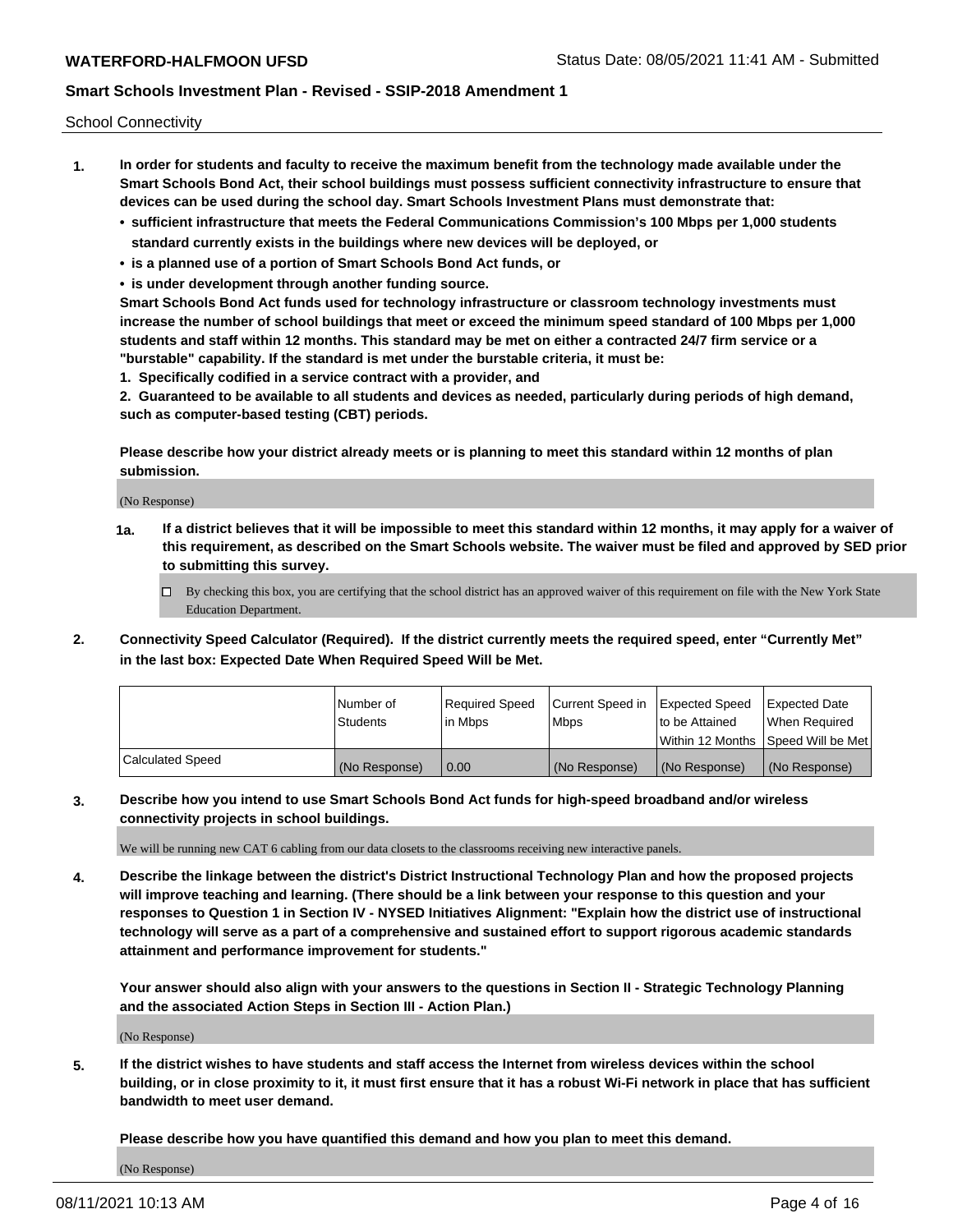School Connectivity

**6. Smart Schools plans with any expenditures in the School Connectivity category require a project number from the Office of Facilities Planning. Districts must submit an SSBA LOI and receive project numbers prior to submitting the SSIP. As indicated on the LOI, some projects may be eligible for a streamlined review and will not require a building permit.**

**Please indicate on a separate row each project number given to you by the Office of Facilities Planning.**

| <b>Project Number</b> |  |
|-----------------------|--|
|                       |  |
|                       |  |
|                       |  |
| 51-21-01-03-0-004-029 |  |
|                       |  |

**7. Certain high-tech security and connectivity infrastructure projects may be eligible for an expedited review process as determined by the Office of Facilities Planning.**

### **Was your project deemed eligible for streamlined review?**

No

### **8. Include the name and license number of the architect or engineer of record.**

| Name       | License Number |
|------------|----------------|
| Mari Cecil | 21417          |

### **9. Public Expenditures – Loanable (Counts toward the nonpublic loan calculation)**

| Select the allowable expenditure type.<br>Repeat to add another item under each type. | <b>PUBLIC</b> Items to be<br>l Purchased | <b>Quantity</b>  | Cost Per Item    | <b>Total Cost</b> |
|---------------------------------------------------------------------------------------|------------------------------------------|------------------|------------------|-------------------|
| (No Response)                                                                         | (No Response)                            | (No<br>Response) | (No<br>Response) | $\overline{0.00}$ |
|                                                                                       |                                          | 0                | 0.00             |                   |

### **10. Public Expenditures – Non-Loanable (Does not count toward nonpublic loan calculation)**

| Select the allowable expenditure | <b>PUBLIC</b> Items to be purchased | Quantity | Cost per Item | <b>Total Cost</b> |
|----------------------------------|-------------------------------------|----------|---------------|-------------------|
| type.                            |                                     |          |               |                   |
| Repeat to add another item under |                                     |          |               |                   |
| each type.                       |                                     |          |               |                   |
| <b>Other Costs</b>               | <b>Asbestos Abatement</b>           |          | 70,000.00     | 70,000.00         |
| <b>Connections/Components</b>    | Cabling Installation                |          | 28,000.00     | 28,000.00         |
|                                  |                                     |          | 98,000.00     | 98,000            |

#### **11. Final 2014-15 BEDS Enrollment to calculate Nonpublic Sharing Requirement (no changes allowed.)**

|            | <b>Public Enrollment</b> | l Nonpublic Enrollment | <b>Total Enrollment</b> | Nonpublic Percentage |
|------------|--------------------------|------------------------|-------------------------|----------------------|
| Enrollment | 803                      | 184                    | 987.00                  | 18.64                |

### **12. Total Public Budget - Loanable (Counts toward the nonpublic loan calculation)**

|                      | Public Allocations | Estimated Nonpublic Loan<br>Amount | Estimated Total Sub-Allocations |
|----------------------|--------------------|------------------------------------|---------------------------------|
| Network/Access Costs | (No Response)      | 0.00                               | 0.00                            |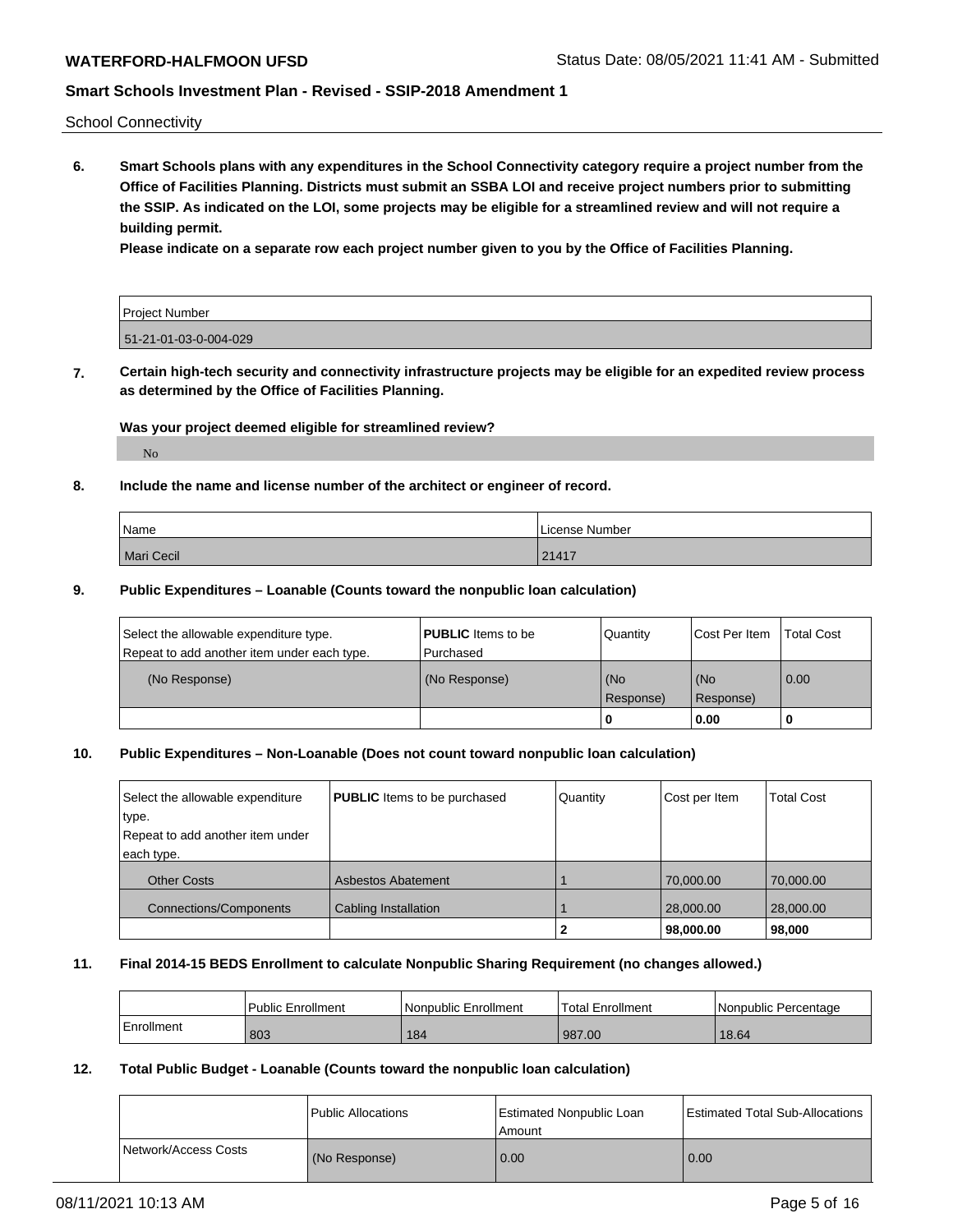School Connectivity

|                                                             | Public Allocations | Estimated Nonpublic Loan<br>Amount | Estimated Total Sub-Allocations |
|-------------------------------------------------------------|--------------------|------------------------------------|---------------------------------|
| School Internal Connections and (No Response)<br>Components |                    | 0.00                               | 0.00                            |
| Other                                                       | (No Response)      | 0.00                               | 0.00                            |
| 'Totals:                                                    | 0.00               | 0                                  |                                 |

# **13. Total Public Budget – Non-Loanable (Does not count toward the nonpublic loan calculation)**

|                                            | Sub-          |
|--------------------------------------------|---------------|
|                                            | Allocation    |
| Network/Access Costs                       | (No Response) |
| <b>Outside Plant Costs</b>                 | (No Response) |
| School Internal Connections and Components | 98,000.00     |
| <b>Professional Services</b>               | (No Response) |
| Testing                                    | (No Response) |
| <b>Other Upfront Costs</b>                 | (No Response) |
| <b>Other Costs</b>                         | (No Response) |
| Totals:                                    | 98,000.00     |

# **14. School Connectivity Totals**

|                          | Total Sub-Allocations |
|--------------------------|-----------------------|
| Total Loanable Items     | 0.00                  |
| Total Non-Ioanable Items | 98,000.00             |
| Totals:                  | 98,000                |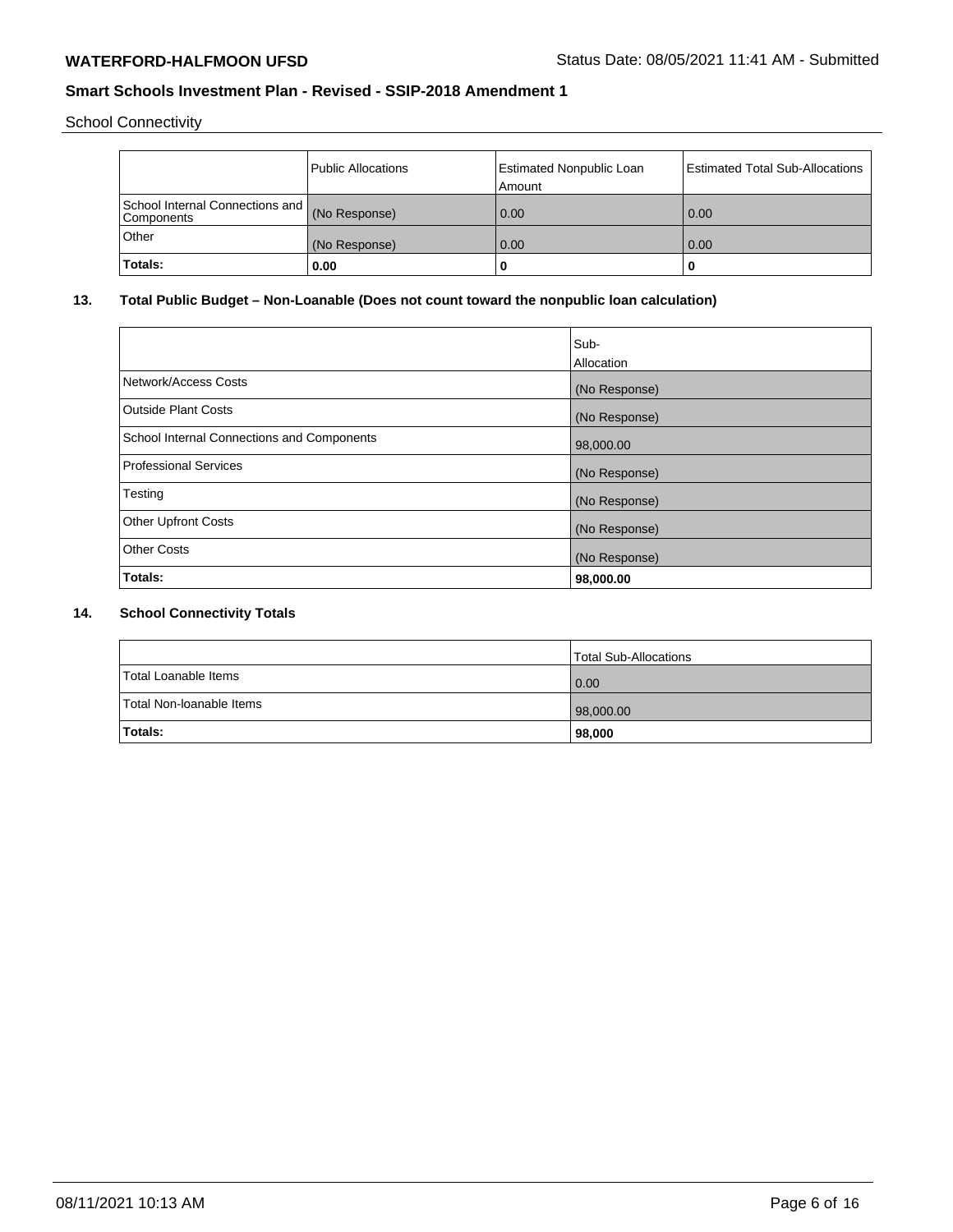Community Connectivity (Broadband and Wireless)

**1. Describe how you intend to use Smart Schools Bond Act funds for high-speed broadband and/or wireless connectivity projects in the community.**

(No Response)

**2. Please describe how the proposed project(s) will promote student achievement and increase student and/or staff access to the Internet in a manner that enhances student learning and/or instruction outside of the school day and/or school building.**

(No Response)

**3. Community connectivity projects must comply with all the necessary local building codes and regulations (building and related permits are not required prior to plan submission).**

 $\Box$  I certify that we will comply with all the necessary local building codes and regulations.

**4. Please describe the physical location of the proposed investment.**

(No Response)

**5. Please provide the initial list of partners participating in the Community Connectivity Broadband Project, along with their Federal Tax Identification (Employer Identification) number.**

| <b>Project Partners</b> | l Federal ID # |
|-------------------------|----------------|
| (No Response)           | (No Response)  |

**6. Please detail the type, quantity, per unit cost and total cost of the eligible items under each sub-category.**

| Select the allowable expenditure | Item to be purchased | Quantity      | Cost per Item | <b>Total Cost</b> |
|----------------------------------|----------------------|---------------|---------------|-------------------|
| type.                            |                      |               |               |                   |
| Repeat to add another item under |                      |               |               |                   |
| each type.                       |                      |               |               |                   |
| (No Response)                    | (No Response)        | (No Response) | (No Response) | 0.00              |
|                                  |                      | o             | 0.00          |                   |

**7. If you are submitting an allocation for Community Connectivity, complete this table.**

**Note that the calculated Total at the bottom of the table must equal the Total allocation for this category that you entered in the SSIP Overview overall budget.**

|                                    | Sub-Allocation |
|------------------------------------|----------------|
| Network/Access Costs               | (No Response)  |
| Outside Plant Costs                | (No Response)  |
| <b>Tower Costs</b>                 | (No Response)  |
| <b>Customer Premises Equipment</b> | (No Response)  |
| <b>Professional Services</b>       | (No Response)  |
| Testing                            | (No Response)  |
| <b>Other Upfront Costs</b>         | (No Response)  |
| <b>Other Costs</b>                 | (No Response)  |
| Totals:                            | 0.00           |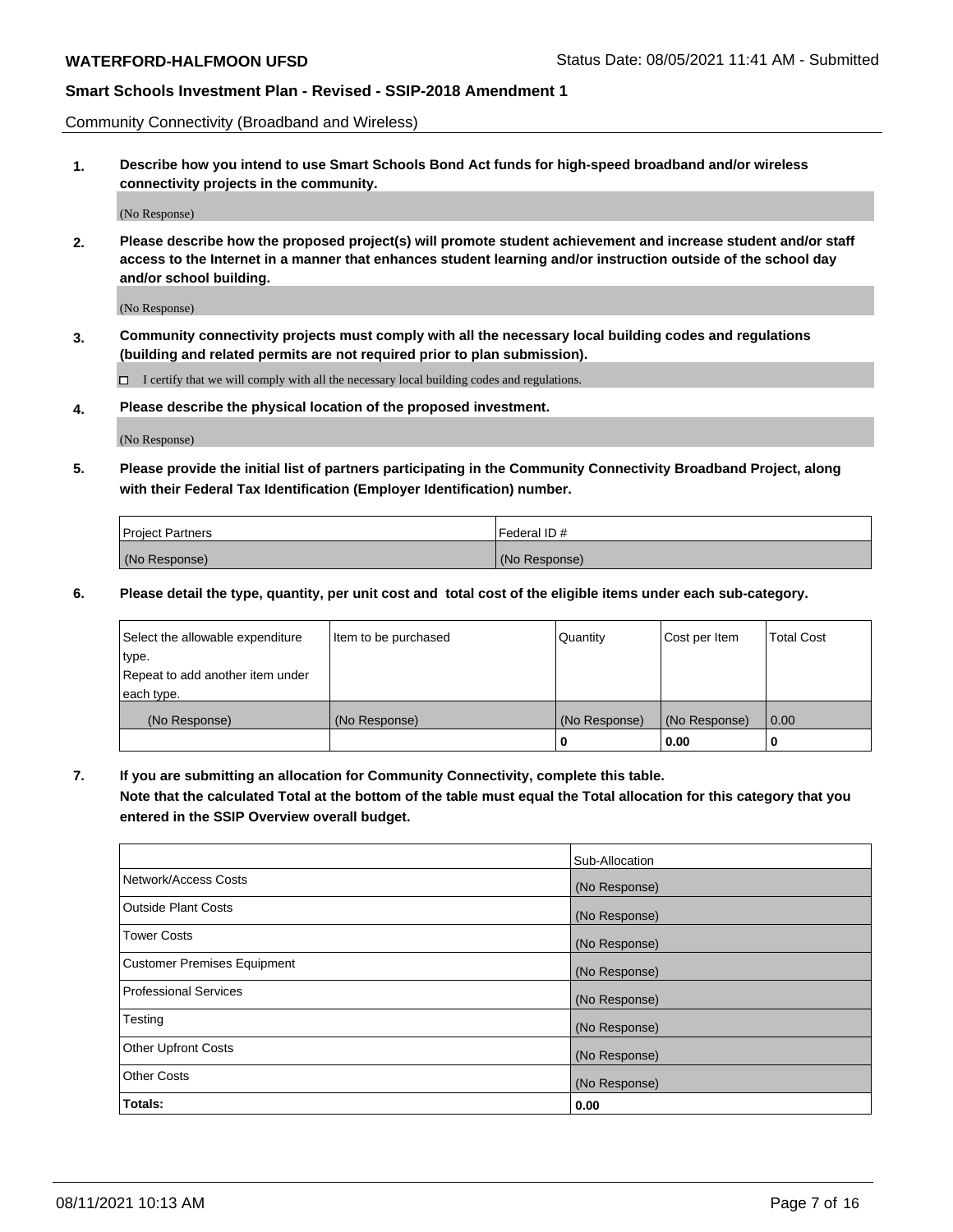### Classroom Learning Technology

**1. In order for students and faculty to receive the maximum benefit from the technology made available under the Smart Schools Bond Act, their school buildings must possess sufficient connectivity infrastructure to ensure that devices can be used during the school day. Smart Schools Investment Plans must demonstrate that sufficient infrastructure that meets the Federal Communications Commission's 100 Mbps per 1,000 students standard currently exists in the buildings where new devices will be deployed, or is a planned use of a portion of Smart Schools Bond Act funds, or is under development through another funding source. Smart Schools Bond Act funds used for technology infrastructure or classroom technology investments must increase the number of school buildings that meet or exceed the minimum speed standard of 100 Mbps per 1,000 students and staff within 12 months. This standard may be met on either a contracted 24/7 firm service or a**

- **"burstable" capability. If the standard is met under the burstable criteria, it must be:**
- **1. Specifically codified in a service contract with a provider, and**

**2. Guaranteed to be available to all students and devices as needed, particularly during periods of high demand, such as computer-based testing (CBT) periods.**

**Please describe how your district already meets or is planning to meet this standard within 12 months of plan submission.**

(No Response)

- **1a. If a district believes that it will be impossible to meet this standard within 12 months, it may apply for a waiver of this requirement, as described on the Smart Schools website. The waiver must be filed and approved by SED prior to submitting this survey.**
	- By checking this box, you are certifying that the school district has an approved waiver of this requirement on file with the New York State Education Department.
- **2. Connectivity Speed Calculator (Required). If the district currently meets the required speed, enter "Currently Met" in the last box: Expected Date When Required Speed Will be Met.**

|                  | l Number of     | Required Speed | Current Speed in | <b>Expected Speed</b> | <b>Expected Date</b>                |
|------------------|-----------------|----------------|------------------|-----------------------|-------------------------------------|
|                  | <b>Students</b> | l in Mbps      | l Mbps           | to be Attained        | When Required                       |
|                  |                 |                |                  |                       | Within 12 Months  Speed Will be Met |
| Calculated Speed | (No Response)   | 0.00           | (No Response)    | l (No Response)       | (No Response)                       |

**3. If the district wishes to have students and staff access the Internet from wireless devices within the school building, or in close proximity to it, it must first ensure that it has a robust Wi-Fi network in place that has sufficient bandwidth to meet user demand.**

**Please describe how you have quantified this demand and how you plan to meet this demand.**

(No Response)

**4. All New York State public school districts are required to complete and submit an Instructional Technology Plan survey to the New York State Education Department in compliance with Section 753 of the Education Law and per Part 100.12 of the Commissioner's Regulations.**

**Districts that include educational technology purchases as part of their Smart Schools Investment Plan must have a submitted and approved Instructional Technology Plan survey on file with the New York State Education Department.**

By checking this box, you are certifying that the school district has an approved Instructional Technology Plan survey on file with the New York State Education Department.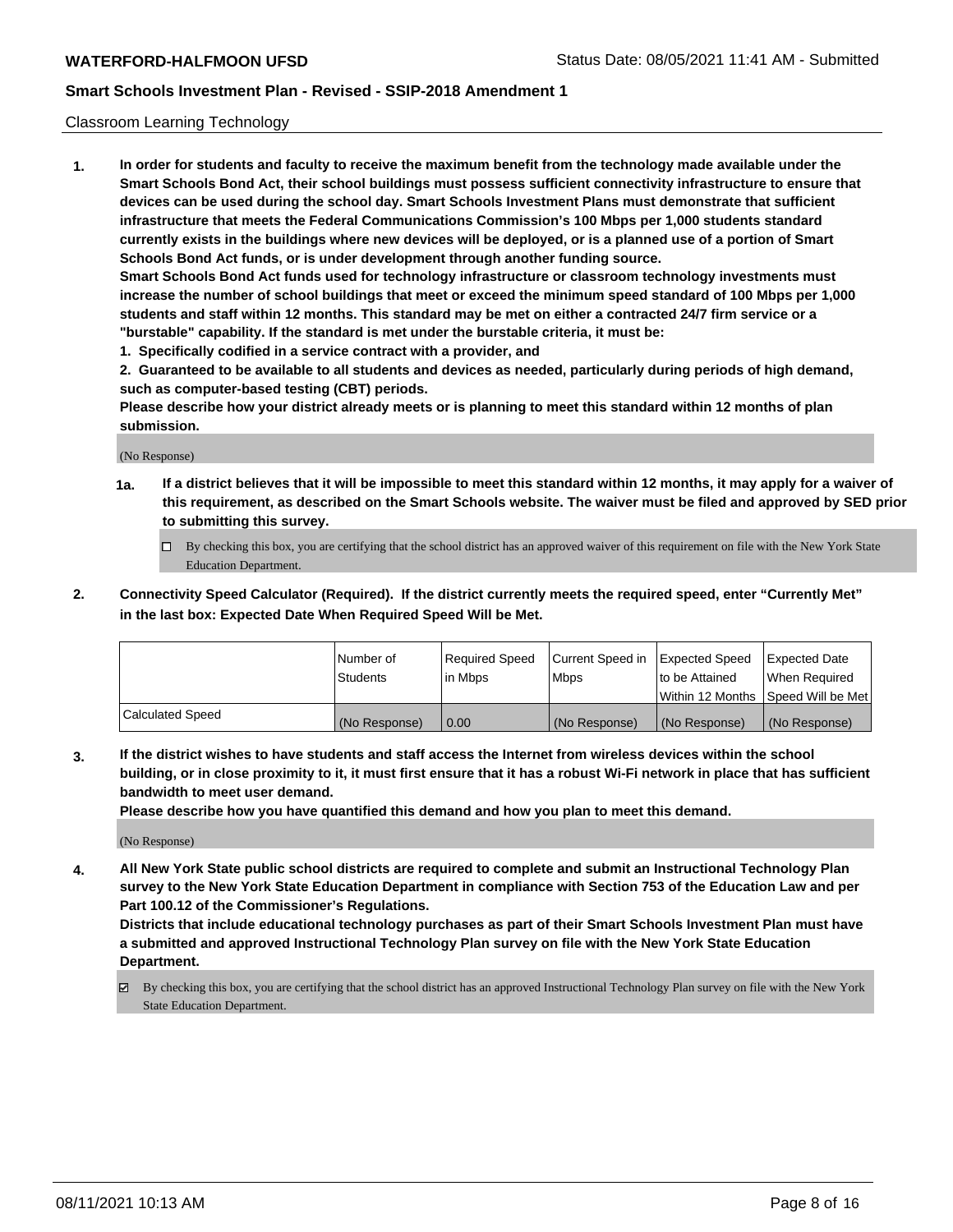#### Classroom Learning Technology

**5. Describe the devices you intend to purchase and their compatibility with existing or planned platforms or systems. Specifically address the adequacy of each facility's electrical, HVAC and other infrastructure necessary to install and support the operation of the planned technology.**

The reason for filing this amendment is to recognize that in the initial SSIP the District intendent to install all the flat panel displays in the building but due to discovery of abestos paint on certain classroom walls, not all the flat panel displays could be installed in the intial plan. Since not all flat panels could be installed, not all were ordered and put in place. This amendment includes the ordering of the remainder of the flat panels to be installed along with the costs to install the panels following all abestos abatement and instalation guidelines.

In the initial plan, the Waterford-Halfmoon district intended to purchase a number of new interactive flat-panel displays to replace our currently aging out SmartBoard/Projector setups. Our electrical and HVAC systems already support the older, more inefficient technology that these new devices will be replacing, which means that they'll fall comfortably within the coverage ranges of both the electrical and HVAC systems.

### **6. Describe how the proposed technology purchases will:**

- **> enhance differentiated instruction;**
- **> expand student learning inside and outside the classroom;**
- **> benefit students with disabilities and English language learners; and**
- **> contribute to the reduction of other learning gaps that have been identified within the district.**

**The expectation is that districts will place a priority on addressing the needs of students who struggle to succeed in a rigorous curriculum. Responses in this section should specifically address this concern and align with the district's Instructional Technology Plan (in particular Question 2 of E. Curriculum and Instruction: "Does the district's instructional technology plan address the needs of students with disabilities to ensure equitable access to instruction, materials and assessments?" and Question 3 of the same section: "Does the district's instructional technology plan address the provision of assistive technology specifically for students with disabilities to ensure access to and participation in the general curriculum?")**

**In addition, describe how the district ensures equitable access to instruction, materials and assessments and participation in the general curriculum for both SWD and English Language Learners/Multilingual Learners (ELL/MLL) students.**

**Please note: If this plan has been identified as a Remote Learning Plan to be submitted and reviewed on an expedited basis, the district should explain how this plan will facilitate remote and hybrid learning, in lieu of responding to the question above.**

(No Response)

**7. Where appropriate, describe how the proposed technology purchases will enhance ongoing communication with parents and other stakeholders and help the district facilitate technology-based regional partnerships, including distance learning and other efforts.**

#### (No Response)

**8. Describe the district's plan to provide professional development to ensure that administrators, teachers and staff can employ the technology purchased to enhance instruction successfully.**

**Note: This response should be aligned and expanded upon in accordance with your district's response to Question 1 of F. Professional Development of your Instructional Technology Plan: "Please provide a summary of professional development offered to teachers and staff, for the time period covered by this plan, to support technology to enhance teaching and learning. Please include topics, audience and method of delivery within your summary."**

**Please note: If this plan has been identified as a Remote Learning Plan to be submitted and reviewed on an expedited basis, the district should provide a statement confirming that the district has provided or will provide professional development on these devices to its staff, in lieu of responding to the question above.**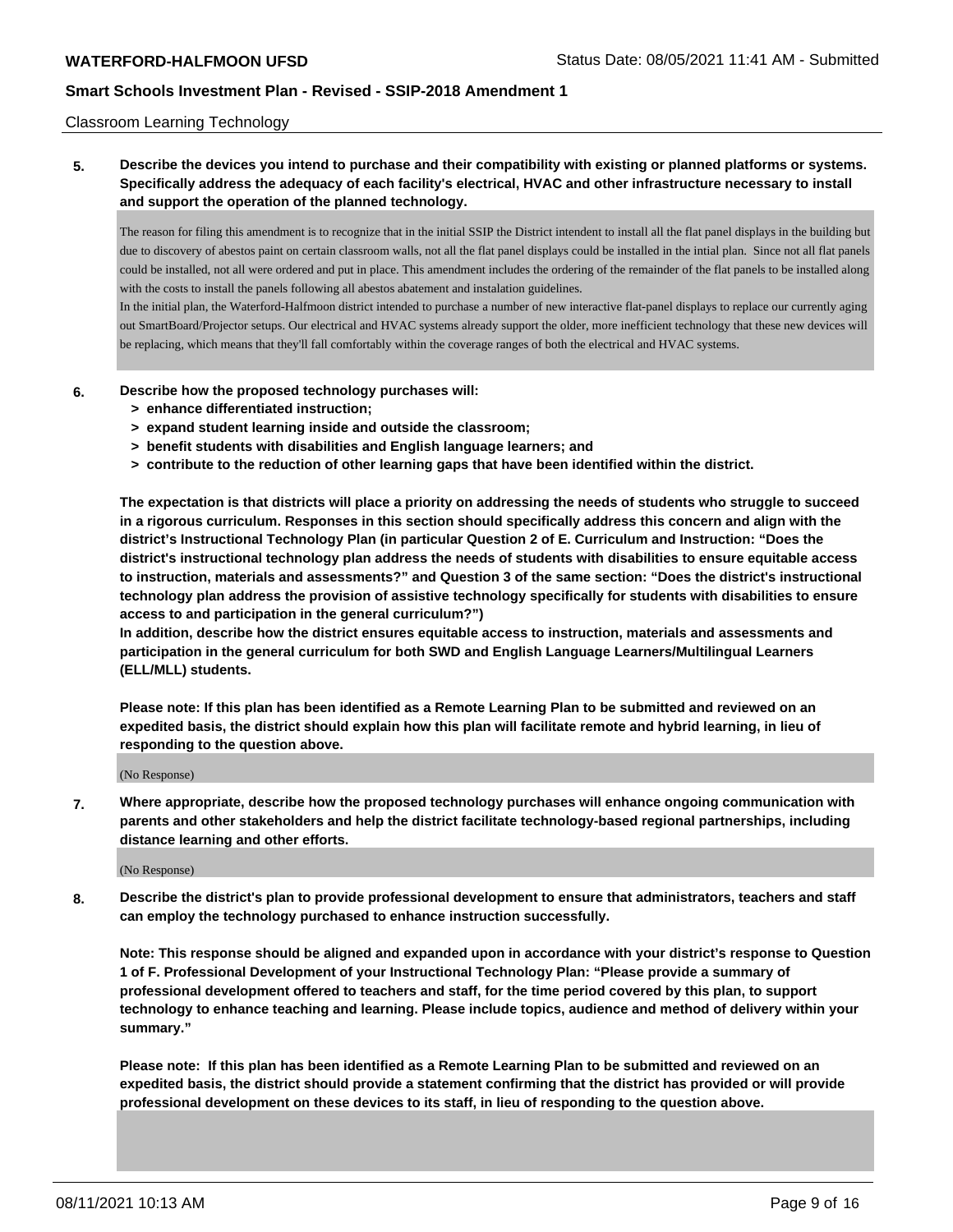#### Classroom Learning Technology

**9. Districts must contact one of the SUNY/CUNY teacher preparation programs listed on the document on the left side of the page that supplies the largest number of the district's new teachers to request advice on innovative uses and best practices at the intersection of pedagogy and educational technology.**

By checking this box, you certify that you have contacted the SUNY/CUNY teacher preparation program that supplies the largest number of your new teachers to request advice on these issues.

**9a. Please enter the name of the SUNY or CUNY Institution that you contacted.**

SUNY-Plattsburgh

**9b. Enter the primary Institution phone number.**

518-564-2040

**9c. Enter the name of the contact person with whom you consulted and/or will be collaborating with on innovative uses of technology and best practices.**

Stephen Dana

**10. To ensure the sustainability of technology purchases made with Smart Schools funds, districts must demonstrate a long-term plan to maintain and replace technology purchases supported by Smart Schools Bond Act funds. This sustainability plan shall demonstrate a district's capacity to support recurring costs of use that are ineligible for Smart Schools Bond Act funding such as device maintenance, technical support, Internet and wireless fees, maintenance of hotspots, staff professional development, building maintenance and the replacement of incidental items. Further, such a sustainability plan shall include a long-term plan for the replacement of purchased devices and equipment at the end of their useful life with other funding sources.**

By checking this box, you certify that the district has a sustainability plan as described above.

**11. Districts must ensure that devices purchased with Smart Schools Bond funds will be distributed, prepared for use, maintained and supported appropriately. Districts must maintain detailed device inventories in accordance with generally accepted accounting principles.**

By checking this box, you certify that the district has a distribution and inventory management plan and system in place.

**12. Please detail the type, quantity, per unit cost and total cost of the eligible items under each sub-category.**

| Select the allowable expenditure<br>type.<br>Repeat to add another item under | Iltem to be Purchased                             | Quantity | Cost per Item | <b>Total Cost</b> |
|-------------------------------------------------------------------------------|---------------------------------------------------|----------|---------------|-------------------|
| each type.                                                                    |                                                   |          |               |                   |
| Interactive Whiteboards                                                       | 75 inch Interactive Touchscreen<br><b>Display</b> | 24       | $-49.00$      | $-1,176.00$       |
| Interactive Whiteboards                                                       | 75 inch Interactive Touchscreen<br><b>Display</b> | 40       | 2,750.00      | 110,000.00        |
| Interactive Whiteboards                                                       | 65 inch Interactive Touchscreen<br><b>Display</b> | 2        | 1,823.00      | 3.646.00          |
| <b>Computer Servers</b>                                                       | Dell Poweredge R440 Server                        |          | $-914.00$     | $-914.00$         |
|                                                                               |                                                   | 67       | 3,610.00      | 111,556           |

### **13. Final 2014-15 BEDS Enrollment to calculate Nonpublic Sharing Requirement (no changes allowed.)**

|            | l Public Enrollment | Nonpublic Enrollment | Total Enrollment | Nonpublic<br>l Percentage |
|------------|---------------------|----------------------|------------------|---------------------------|
| Enrollment | 803                 | 184                  | 987.00           | 18.64                     |

**14. If you are submitting an allocation for Classroom Learning Technology complete this table.**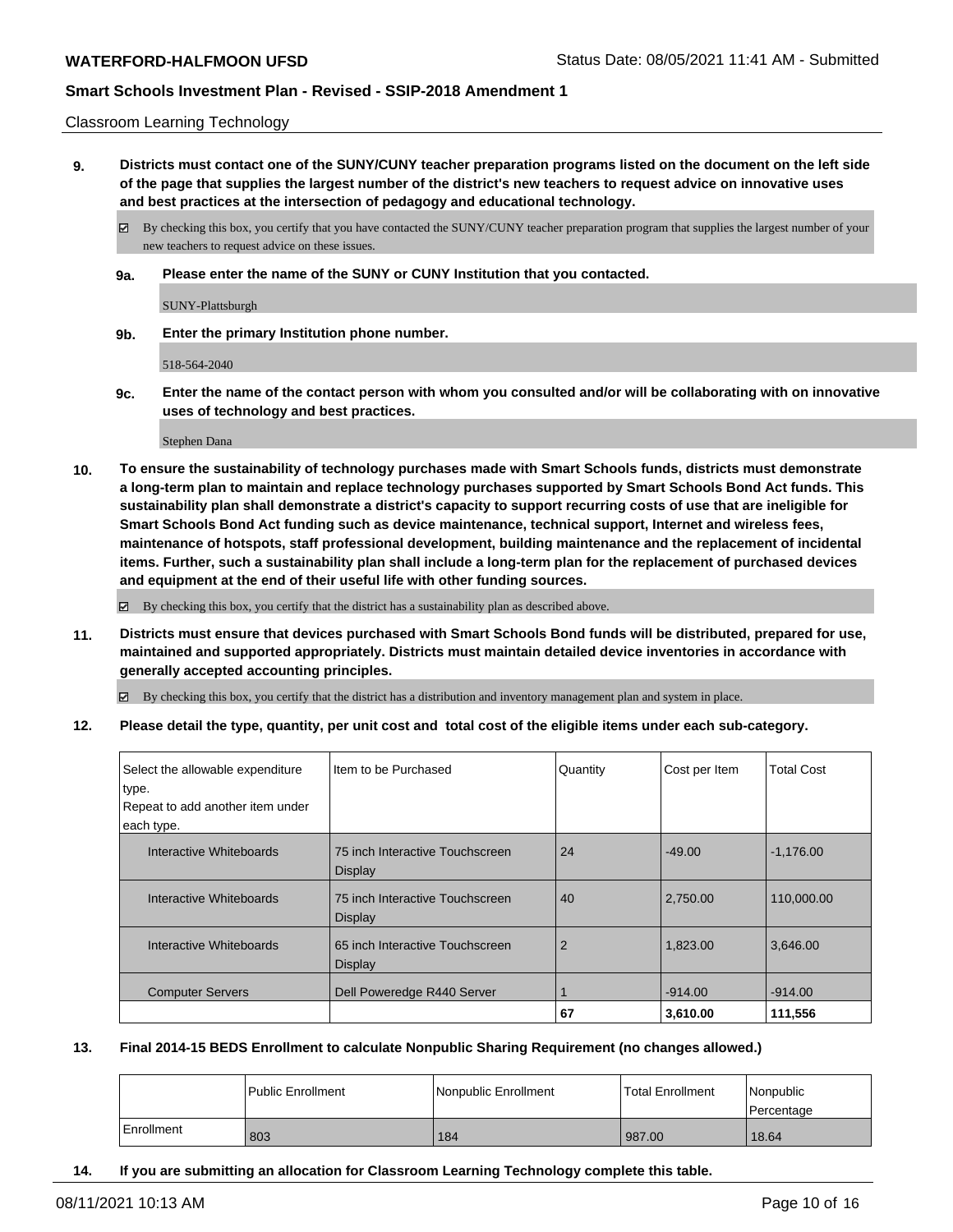Classroom Learning Technology

|                          | Public School Sub-Allocation | <b>Estimated Nonpublic Loan</b><br>Amount<br>(Based on Percentage Above) | <b>Estimated Total Public and</b><br>Nonpublic Sub-Allocation |
|--------------------------|------------------------------|--------------------------------------------------------------------------|---------------------------------------------------------------|
| Interactive Whiteboards  | 112,470.00                   | 16,807.89                                                                | 129,277.89                                                    |
| <b>Computer Servers</b>  | $-914.00$                    | $-136.59$                                                                | $-1,050.59$                                                   |
| <b>Desktop Computers</b> | (No Response)                | 0.00                                                                     | 0.00                                                          |
| <b>Laptop Computers</b>  | (No Response)                | 0.00                                                                     | 0.00                                                          |
| <b>Tablet Computers</b>  | (No Response)                | 0.00                                                                     | 0.00                                                          |
| <b>Other Costs</b>       | (No Response)                | 0.00                                                                     | 0.00                                                          |
| Totals:                  | 111,556.00                   | 16,671                                                                   | 128,227                                                       |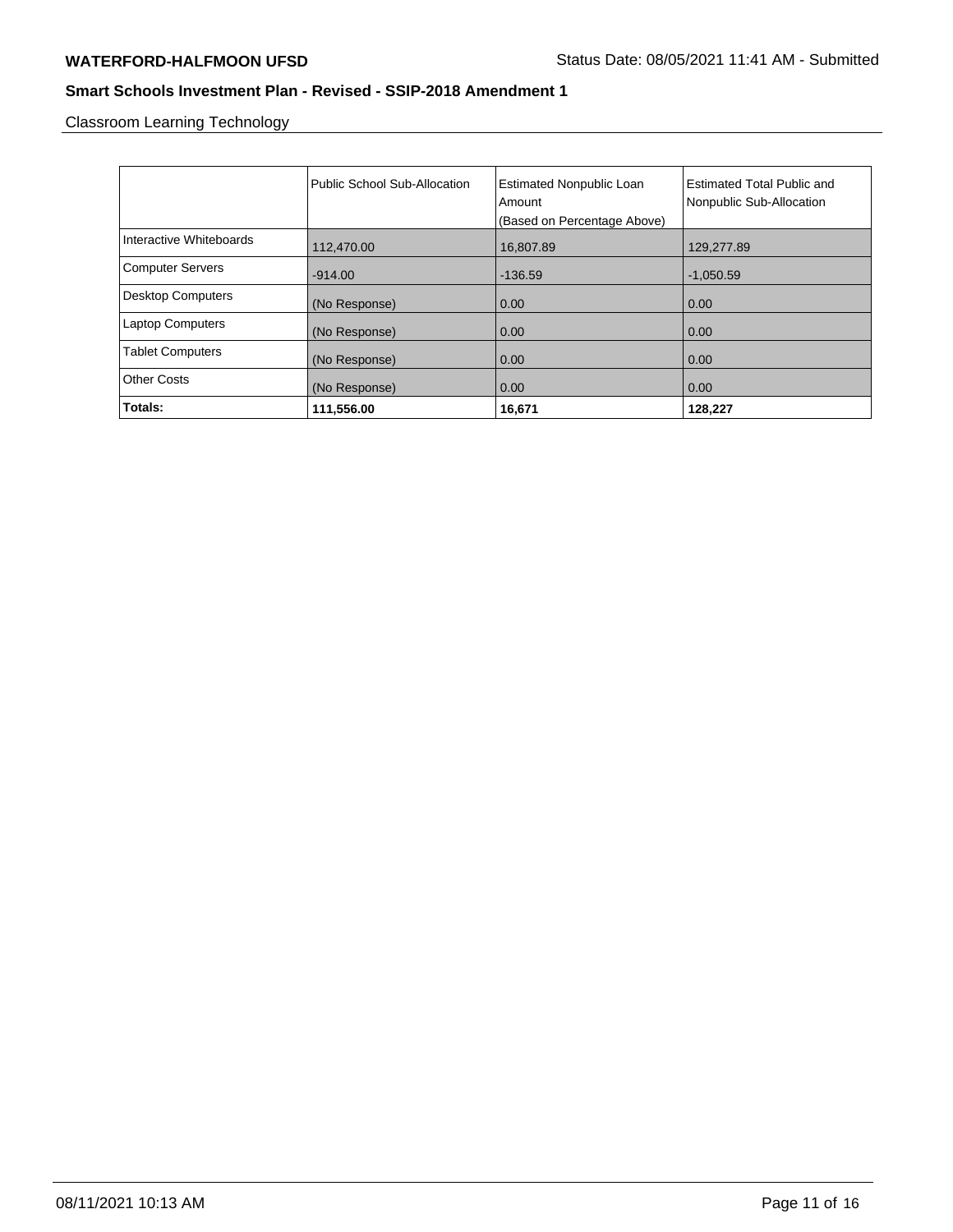#### Pre-Kindergarten Classrooms

**1. Provide information regarding how and where the district is currently serving pre-kindergarten students and justify the need for additional space with enrollment projections over 3 years.**

(No Response)

- **2. Describe the district's plan to construct, enhance or modernize education facilities to accommodate prekindergarten programs. Such plans must include:**
	- **Specific descriptions of what the district intends to do to each space;**
	- **An affirmation that new pre-kindergarten classrooms will contain a minimum of 900 square feet per classroom;**
	- **The number of classrooms involved;**
	- **The approximate construction costs per classroom; and**
	- **Confirmation that the space is district-owned or has a long-term lease that exceeds the probable useful life of the improvements.**

(No Response)

**3. Smart Schools Bond Act funds may only be used for capital construction costs. Describe the type and amount of additional funds that will be required to support ineligible ongoing costs (e.g. instruction, supplies) associated with any additional pre-kindergarten classrooms that the district plans to add.**

(No Response)

**4. All plans and specifications for the erection, repair, enlargement or remodeling of school buildings in any public school district in the State must be reviewed and approved by the Commissioner. Districts that plan capital projects using their Smart Schools Bond Act funds will undergo a Preliminary Review Process by the Office of Facilities Planning.**

**Please indicate on a separate row each project number given to you by the Office of Facilities Planning.**

| Project Number |  |
|----------------|--|
| (No Response)  |  |
|                |  |

**5. Please detail the type, quantity, per unit cost and total cost of the eligible items under each sub-category.**

| Select the allowable expenditure | Item to be purchased | Quantity      | Cost per Item | <b>Total Cost</b> |
|----------------------------------|----------------------|---------------|---------------|-------------------|
| type.                            |                      |               |               |                   |
| Repeat to add another item under |                      |               |               |                   |
| each type.                       |                      |               |               |                   |
| (No Response)                    | (No Response)        | (No Response) | (No Response) | 0.00              |
|                                  |                      | U             | 0.00          |                   |

**6. If you have made an allocation for Pre-Kindergarten Classrooms, complete this table. Note that the calculated Total at the bottom of the table must equal the Total allocation for this category that you entered in the SSIP Overview overall budget.**

|                                          | Sub-Allocation |
|------------------------------------------|----------------|
| Construct Pre-K Classrooms               | (No Response)  |
| Enhance/Modernize Educational Facilities | (No Response)  |
| <b>Other Costs</b>                       | (No Response)  |
| Totals:                                  | 0.00           |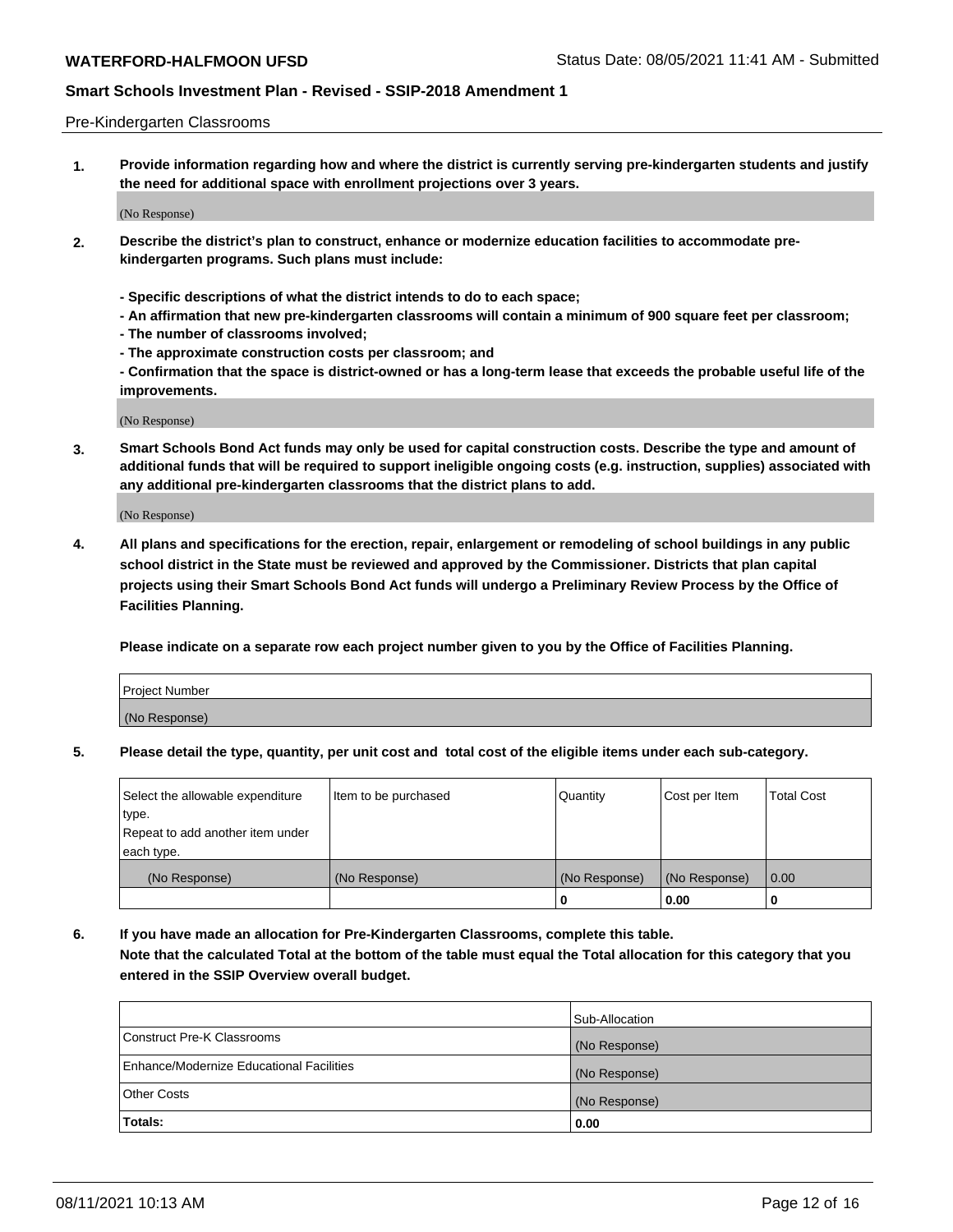Replace Transportable Classrooms

**1. Describe the district's plan to construct, enhance or modernize education facilities to provide high-quality instructional space by replacing transportable classrooms.**

(No Response)

**2. All plans and specifications for the erection, repair, enlargement or remodeling of school buildings in any public school district in the State must be reviewed and approved by the Commissioner. Districts that plan capital projects using their Smart Schools Bond Act funds will undergo a Preliminary Review Process by the Office of Facilities Planning.**

**Please indicate on a separate row each project number given to you by the Office of Facilities Planning.**

| Project Number |  |
|----------------|--|
|                |  |
| (No Response)  |  |

**3. For large projects that seek to blend Smart Schools Bond Act dollars with other funds, please note that Smart Schools Bond Act funds can be allocated on a pro rata basis depending on the number of new classrooms built that directly replace transportable classroom units.**

**If a district seeks to blend Smart Schools Bond Act dollars with other funds describe below what other funds are being used and what portion of the money will be Smart Schools Bond Act funds.**

(No Response)

**4. Please detail the type, quantity, per unit cost and total cost of the eligible items under each sub-category.**

| Select the allowable expenditure | Item to be purchased | Quantity      | Cost per Item | Total Cost |
|----------------------------------|----------------------|---------------|---------------|------------|
| ∣type.                           |                      |               |               |            |
| Repeat to add another item under |                      |               |               |            |
| each type.                       |                      |               |               |            |
| (No Response)                    | (No Response)        | (No Response) | (No Response) | 0.00       |
|                                  |                      | u             | 0.00          |            |

**5. If you have made an allocation for Replace Transportable Classrooms, complete this table. Note that the calculated Total at the bottom of the table must equal the Total allocation for this category that you entered in the SSIP Overview overall budget.**

|                                                | Sub-Allocation |
|------------------------------------------------|----------------|
| Construct New Instructional Space              | (No Response)  |
| Enhance/Modernize Existing Instructional Space | (No Response)  |
| Other Costs                                    | (No Response)  |
| Totals:                                        | 0.00           |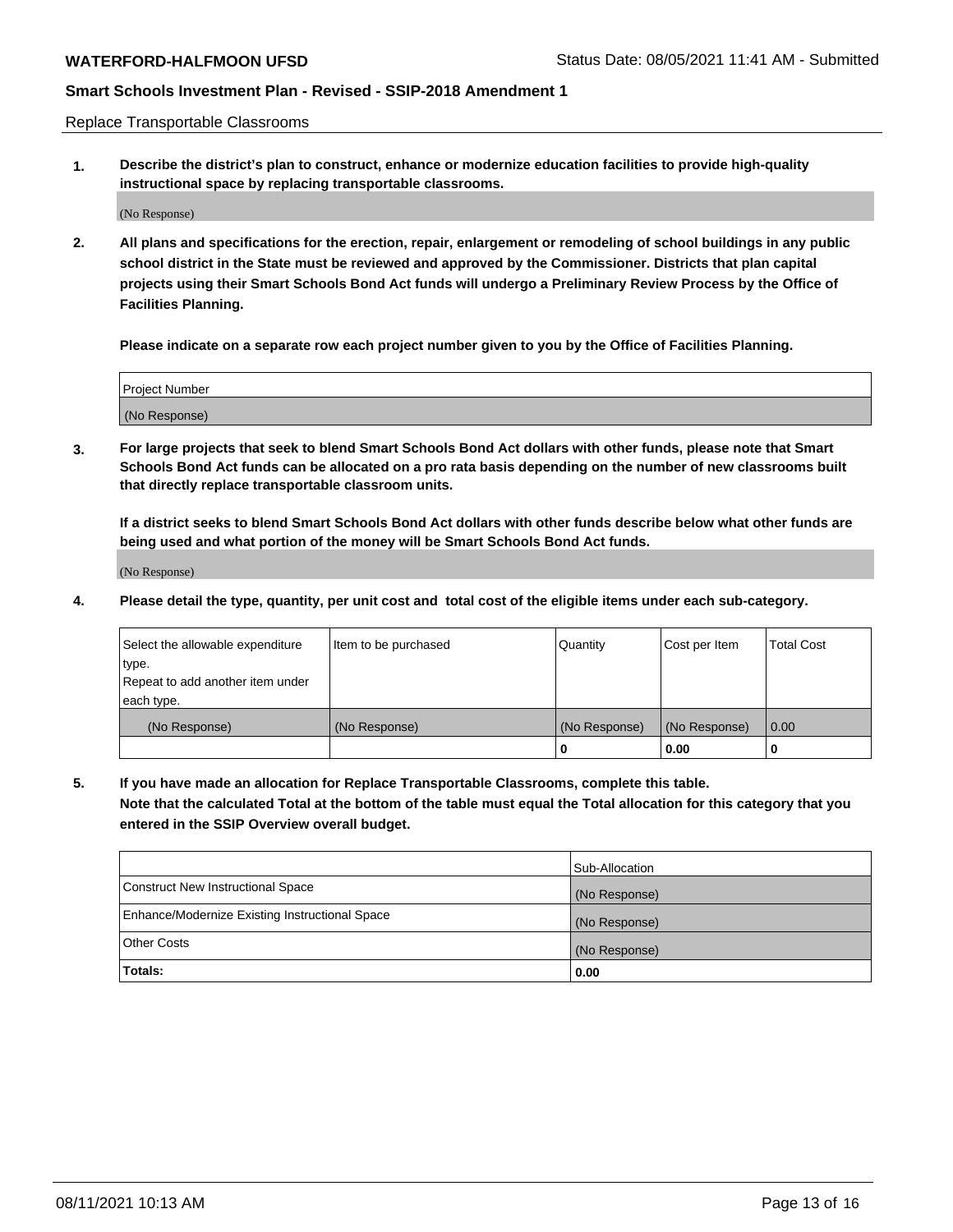High-Tech Security Features

**1. Describe how you intend to use Smart Schools Bond Act funds to install high-tech security features in school buildings and on school campuses.**

(No Response)

**2. All plans and specifications for the erection, repair, enlargement or remodeling of school buildings in any public school district in the State must be reviewed and approved by the Commissioner. Smart Schools plans with any expenditures in the High-Tech Security category require a project number from the Office of Facilities Planning. Districts must submit an SSBA LOI and receive project numbers prior to submitting the SSIP. As indicated on the LOI, some projects may be eligible for a streamlined review and will not require a building permit. Please indicate on a separate row each project number given to you by the Office of Facilities Planning.**

| <b>Project Number</b> |  |
|-----------------------|--|
| (No Response)         |  |

- **3. Was your project deemed eligible for streamlined Review?**
	- Yes
	- $\hfill \square$  No
- **4. Include the name and license number of the architect or engineer of record.**

| Name          | License Number |
|---------------|----------------|
| (No Response) | (No Response)  |

**5. Please detail the type, quantity, per unit cost and total cost of the eligible items under each sub-category.**

| Select the allowable expenditure | Item to be purchased | Quantity      | Cost per Item | Total Cost |
|----------------------------------|----------------------|---------------|---------------|------------|
| 'type.                           |                      |               |               |            |
| Repeat to add another item under |                      |               |               |            |
| each type.                       |                      |               |               |            |
| (No Response)                    | (No Response)        | (No Response) | (No Response) | 0.00       |
|                                  |                      | u             | 0.00          |            |

**6. If you have made an allocation for High-Tech Security Features, complete this table.**

**Enter each Sub-category Public Allocation based on the the expenditures listed in Table #5.**

|                                                      | Sub-Allocation |
|------------------------------------------------------|----------------|
| Capital-Intensive Security Project (Standard Review) | (No Response)  |
| <b>Electronic Security System</b>                    | (No Response)  |
| <b>Entry Control System</b>                          | (No Response)  |
| Approved Door Hardening Project                      | (No Response)  |
| <b>Other Costs</b>                                   | (No Response)  |
| Totals:                                              | 0.00           |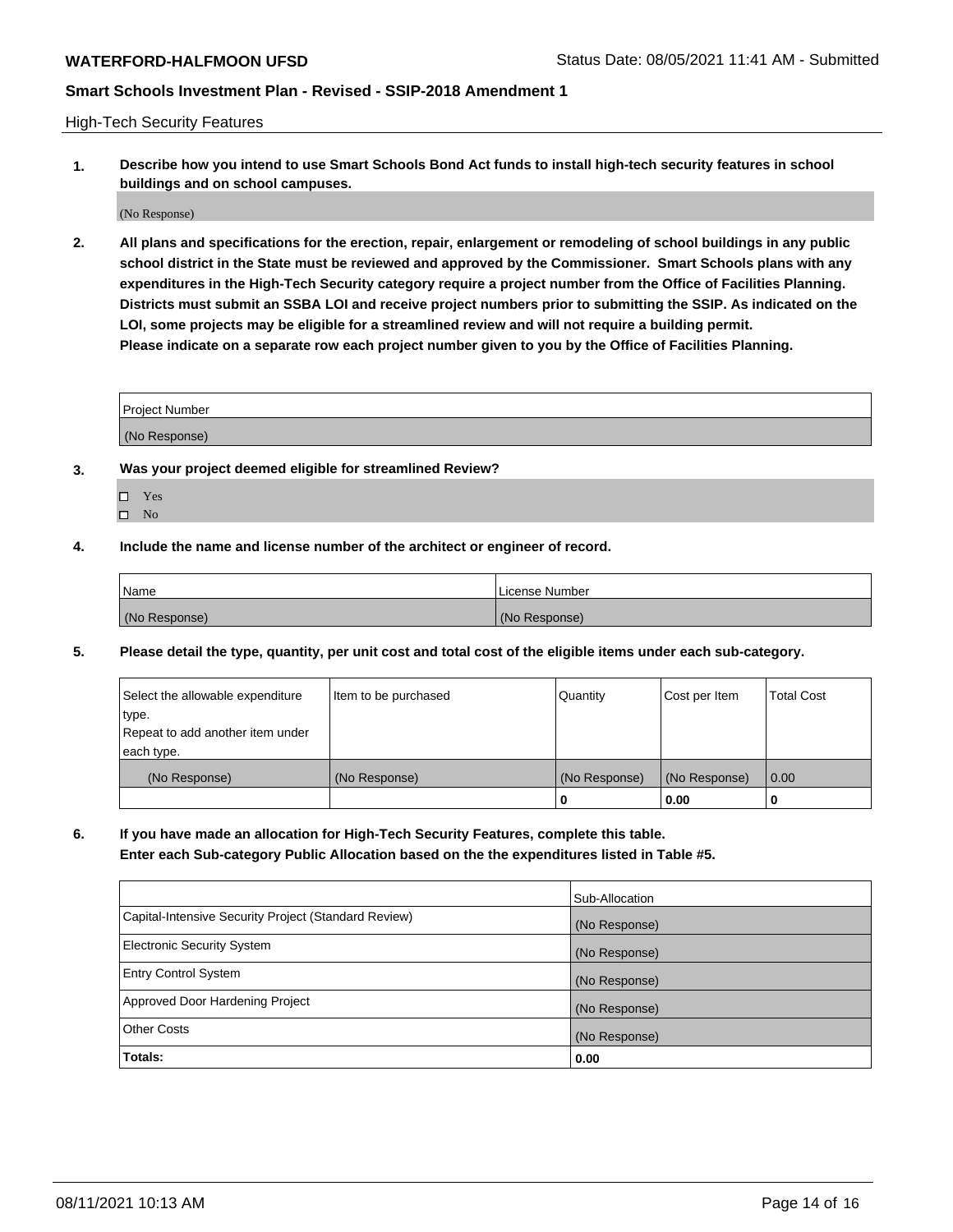Non-Public Schools

**1. Describe your plan to utilize SSBA funds to purchase devices and loan to the nonpublic schools within your district. Please specify what devices have been requested by the nonpublic schools. If the nonpublic schools have not finalized requests, the district should provide the date nonpublic schools will submit the request by.**

**Please note: If this plan has been identified as a Remote Learning Plan to be submitted and reviewed on an expedited basis, the district should state that they will reach out to the nonpublic schools upon submission of the application, in lieu of responding to the question above.**

The nonpublic school within our district is requesting the same 75 inch flat panel devices that we are installing in our own classrooms. The devices to be loaned with be ordered by the district, inventoried and then transported to the nonpublic school. A record of all loaned and inventoried flat panel devices will be kept on record at our district office. The district will work with the head administrator of the nonpublic to facitate this process. A formal letter of this process will be sent to the nonpublic prior to the actual process.

**2. A final Smart Schools Investment Plan cannot be approved until school authorities have adopted regulations specifying the date by which requests from nonpublic schools for the purchase and loan of Smart Schools Bond Act classroom technology must be received by the district.**

By checking this box, you certify that you have such a plan and associated regulations in place that have been made public.

**2a. Please enter the date each year nonpublic schools must request loanable items from the school district. This date cannot be earlier than June 1 of the previous school year.**

July 1st of each year.

### **3. Final 2014-15 BEDS Enrollment to calculate Nonpublic Sharing Requirement (no changes allowed.)**

|            | <b>Public Enrollment</b> | Nonpublic Enrollment | <sup>1</sup> Total Enrollment | Nonpublic Percentage |
|------------|--------------------------|----------------------|-------------------------------|----------------------|
| Enrollment | 803                      | 184                  | 987.00                        | 18.64                |

### **4. Nonpublic Loan Calculator**

|                                                         | Loanable     | Loanable   | Additional       | Estimated | Previously | Cumulative | <b>Final Per</b> | <b>Final Total</b> |
|---------------------------------------------------------|--------------|------------|------------------|-----------|------------|------------|------------------|--------------------|
|                                                         | School       | Classroom  | Nonpublic        | Per Pupil | Approved   | Per Pupil  | Pupil Loan       | l Loan             |
|                                                         | Connectivity | Technology | Loan             | Amount -  | Per Pupil  | Loan       | Amount -         | l Amount -         |
|                                                         |              |            | (Optional)       | This Plan | Amount(s)  | Amount     | This Plan        | This Plan          |
| Required Nonpublic  <br>Loan                            | 0.00         | 128.227.29 |                  | 138.92    | 159.40     | 250.00     | 90.60            | 16,671.29          |
| Final Adjusted Loan<br>I- (If additional loan<br>funds) | 0.00         | 128.227.29 | (No<br>Response) | 138.92    | 159.40     | 250.00     | 90.60            | 16.671.29          |

### **5. Nonpublic Share**

|                                          | Final Per Pupil Amount | Final Nonpublic Loan Amount |
|------------------------------------------|------------------------|-----------------------------|
| Pending and Previously<br>Approved Plans | 159.40                 | 29,328.71                   |
| 'This Plan                               | 90.60                  | 16.671.29                   |
| Total                                    | 250.00                 | 46,000.00                   |

#### **6. Distribution of Nonpublic Loan Amount by School**

| Nonpublic School Name   | 2018-19 K-12 Enrollment | Special Ed School? If Yes, not eligible |
|-------------------------|-------------------------|-----------------------------------------|
| <b>ST MARY'S SCHOOL</b> | 155                     | <b>No</b>                               |

**7. Please detail the type, quantity and per unit cost of the eligible items under each sub-category.**